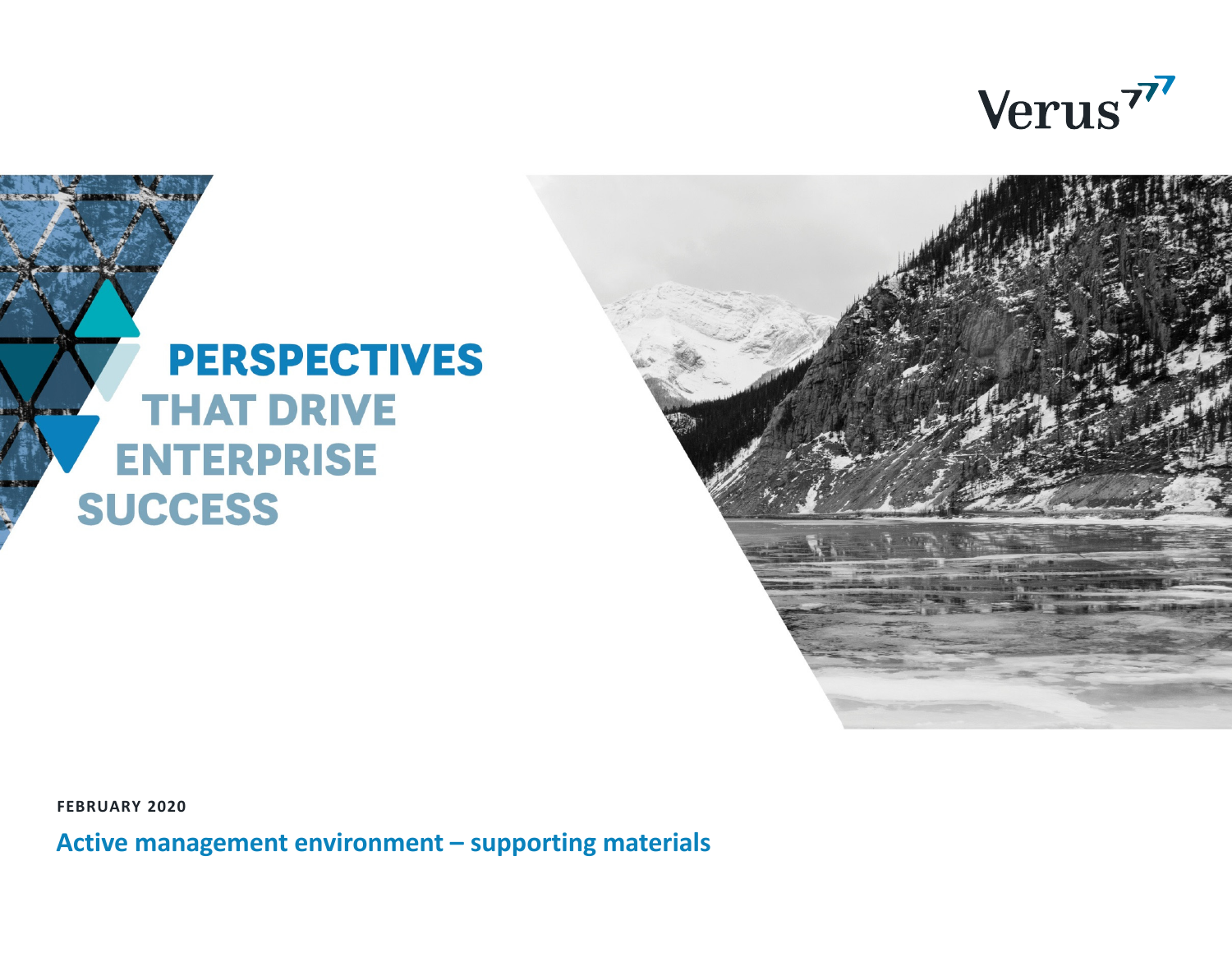#### The new approach

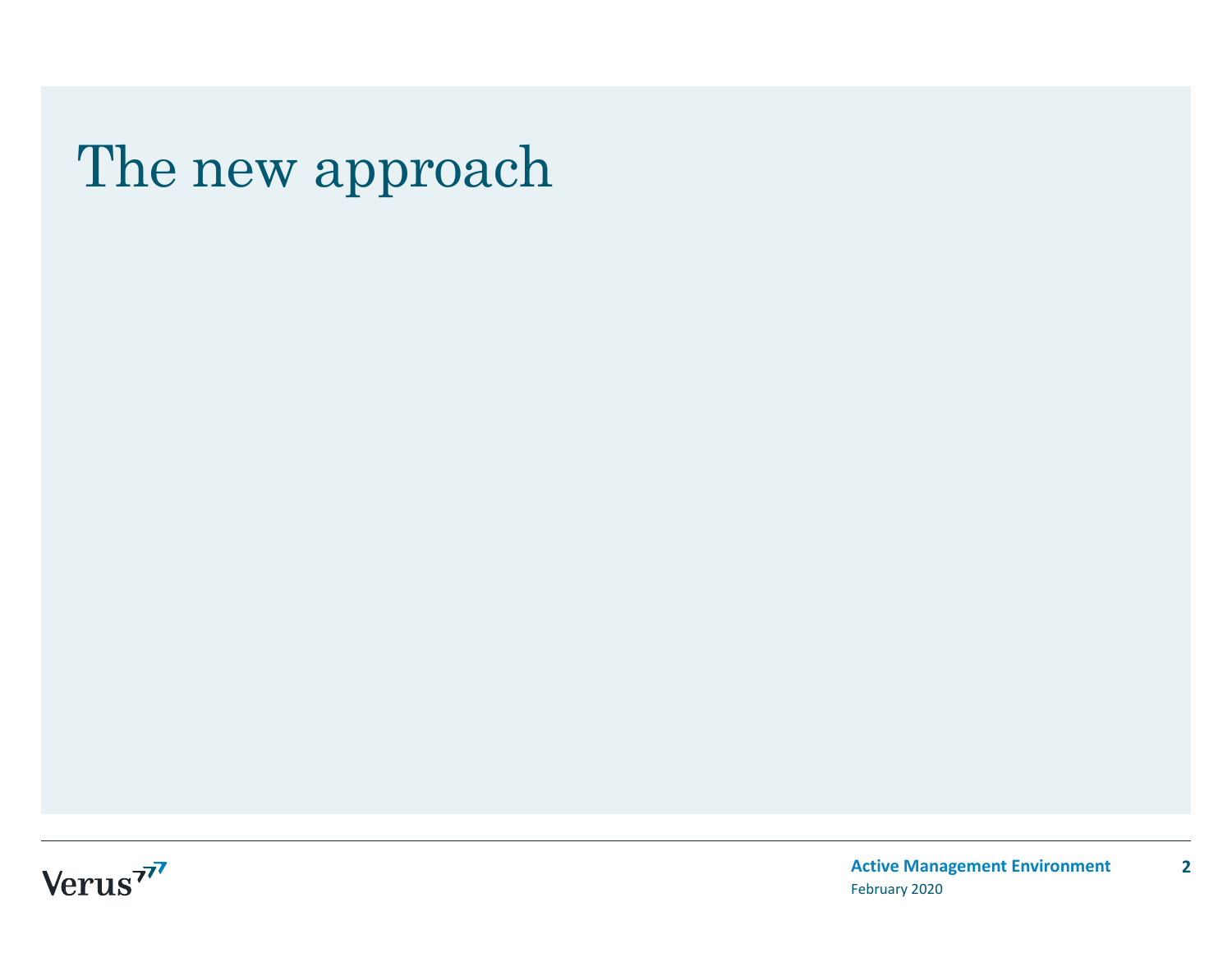### The active/passive question

The decision of active or passive management is faced by every investor. This problem is characterized by:

- A desire to boil the question down to a simple yes/no decision
- A desire to quantify where possible
- Lots of data to analyze and limited computing power to use
- Difficulties in determining whether manager outperformance was skill or luck
- Identifying the "best" manager is easy, when looking back through time

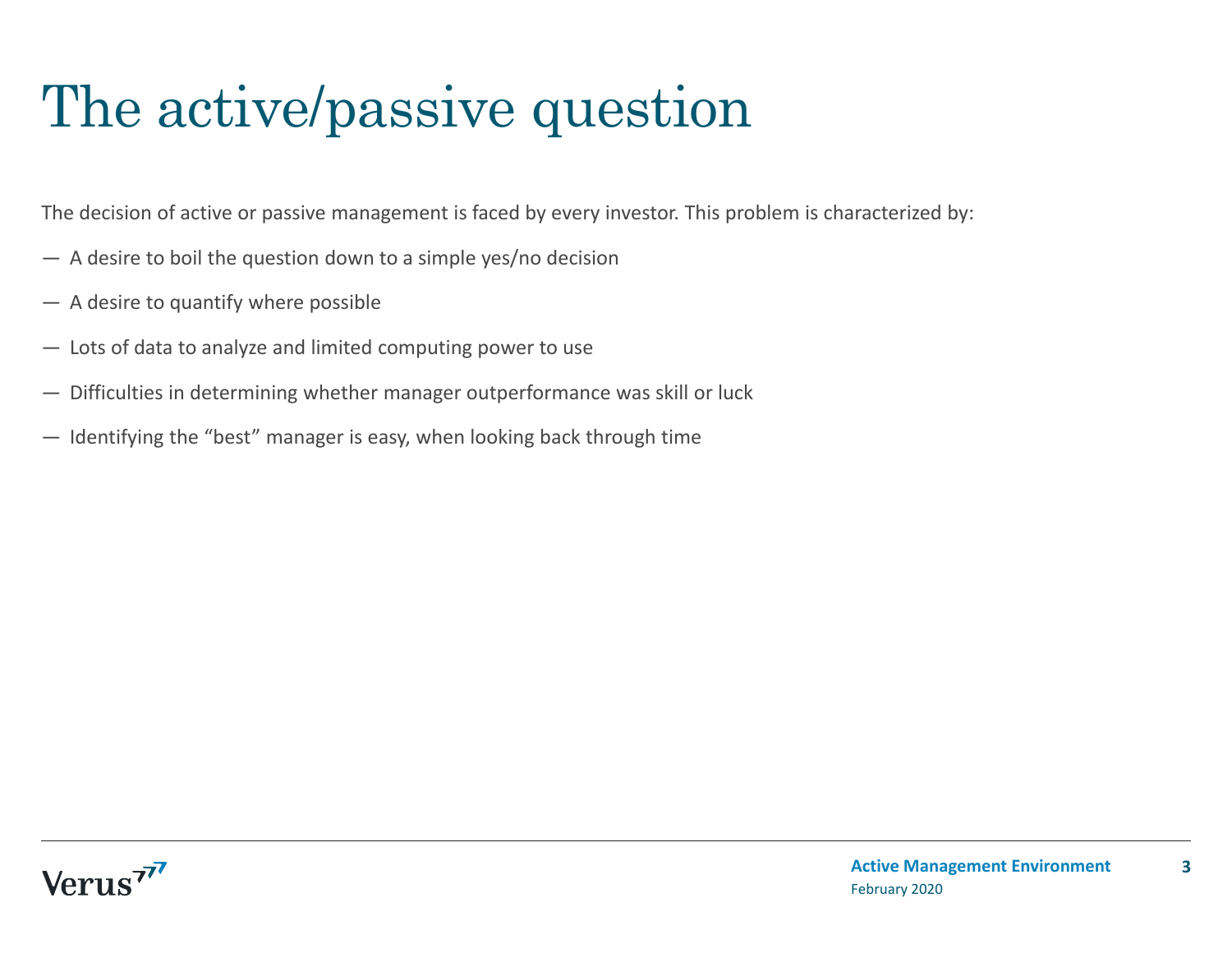# Traditional approach to managers

The traditional approach to analyzing active management often involves the following:

- Rank the managers on a single metric (return, for example)
- Pick the manager in the middle of the rank (the median manager)
- Use the properties of that manager to describe the universe

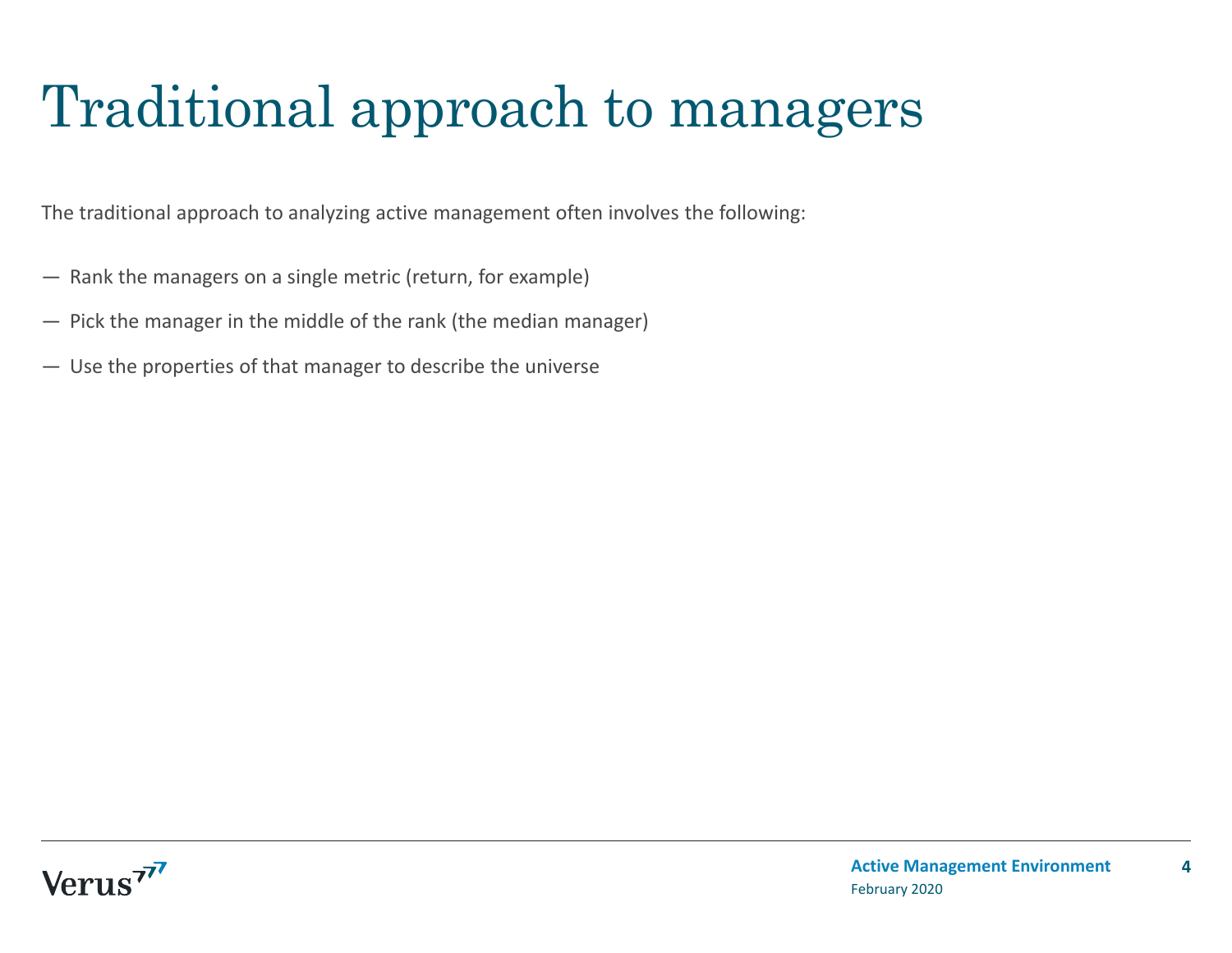## Traditional approach to managers

Median manager excess return minus expected fees is an oversimplified approach to analyzing managers.

| <b>Asset Class</b>             | Commingled<br><b>Fund Fee</b> | <b>Mutual Fund</b><br>Fee | <b>Median Manager</b><br><b>Excess Return</b> | <b>Median Excess Returns NET</b><br>of Commingled Fund Fees | <b>Median Excess Returns</b><br><b>NET of Mutual Fund Fees</b> |
|--------------------------------|-------------------------------|---------------------------|-----------------------------------------------|-------------------------------------------------------------|----------------------------------------------------------------|
| US Large                       | 0.55                          | 0.75                      | (0.15)                                        | (0.70)                                                      | (0.90)                                                         |
| <b>US Small</b>                | 0.85                          | 1.00                      | 1.48                                          | 0.63                                                        | 0.48                                                           |
| <b>International Developed</b> | 0.70                          | 0.87                      | 1.26                                          | 0.56                                                        | 0.39                                                           |
| International Developed Small  | 0.90                          | 1.04                      | 0.94                                          | 0.04                                                        | (0.10)                                                         |
| <b>Emerging Markets</b>        | 0.90                          | 1.06                      | 1.36                                          | 0.46                                                        | 0.30                                                           |
| Cash                           | 0.15                          | 0.18                      | 0.28                                          | 0.13                                                        | 0.10                                                           |
| <b>TIPS</b>                    | 0.28                          | 0.41                      | 0.11                                          | (0.17)                                                      | (0.30)                                                         |
| <b>US Treasury</b>             | 0.31                          | 0.54                      | 0.84                                          | 0.53                                                        | 0.30                                                           |
| Global Sovereign               | 0.45                          | 0.54                      | 1.21                                          | 0.76                                                        | 0.67                                                           |
| Core Fixed Income              | 0.32                          | 0.45                      | 0.83                                          | 0.51                                                        | 0.38                                                           |
| Core Plus Fixed Income         | 0.35                          | 0.50                      | (0.92)                                        | (1.27)                                                      | (1.42)                                                         |
| <b>High Yield</b>              | 0.50                          | 0.70                      | (0.66)                                        | (1.16)                                                      | (1.36)                                                         |
| Global Credit                  | 0.35                          | 0.50                      | 0.52                                          | 0.17                                                        | 0.02                                                           |
| <b>EM Debt Hard</b>            | 0.60                          | 0.74                      | 0.33                                          | (0.27)                                                      | (0.41)                                                         |
| <b>EM Debt Local</b>           | 0.68                          | 0.85                      | (0.24)                                        | (0.92)                                                      | (1.09)                                                         |
| <b>US REIT</b>                 | 0.68                          | 0.91                      | 0.93                                          | 0.25                                                        | 0.02                                                           |

*Source: eVestment, 10 years ending 9/30/18*

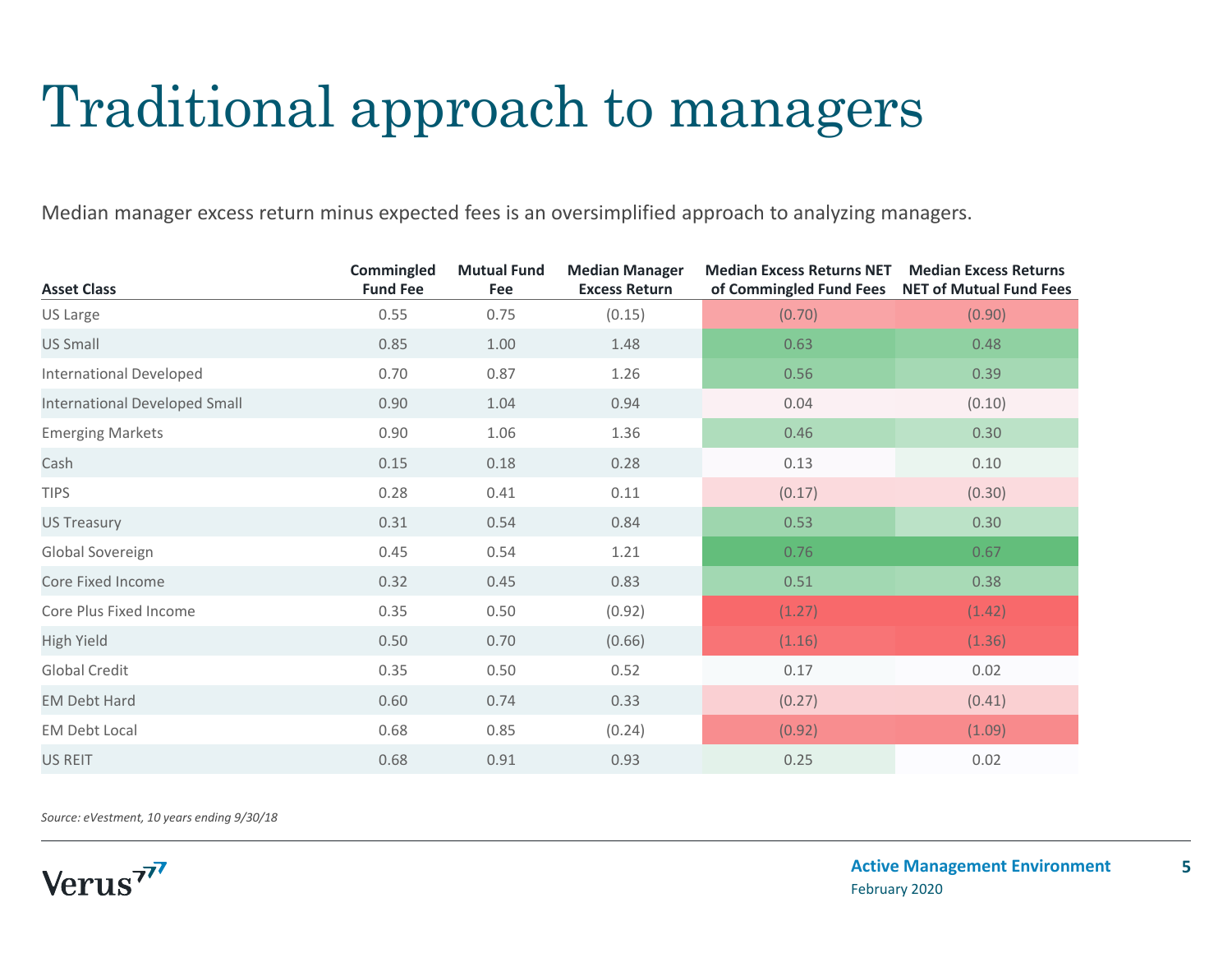# The problem with medians

Using the median manager to describe the universe can be very misleading. To show why we can create three imaginary universes.

- Each universe has 100 managers
- Each universe has an average excess return of 50 basis points
- Each universe has a median excess return of 25 basis points

Simply using the median manager as a description of the universes would be highly misleading – the median manager in each case would be the same even though the behavior within each of these universes is very different.



*Representative Data Only* 

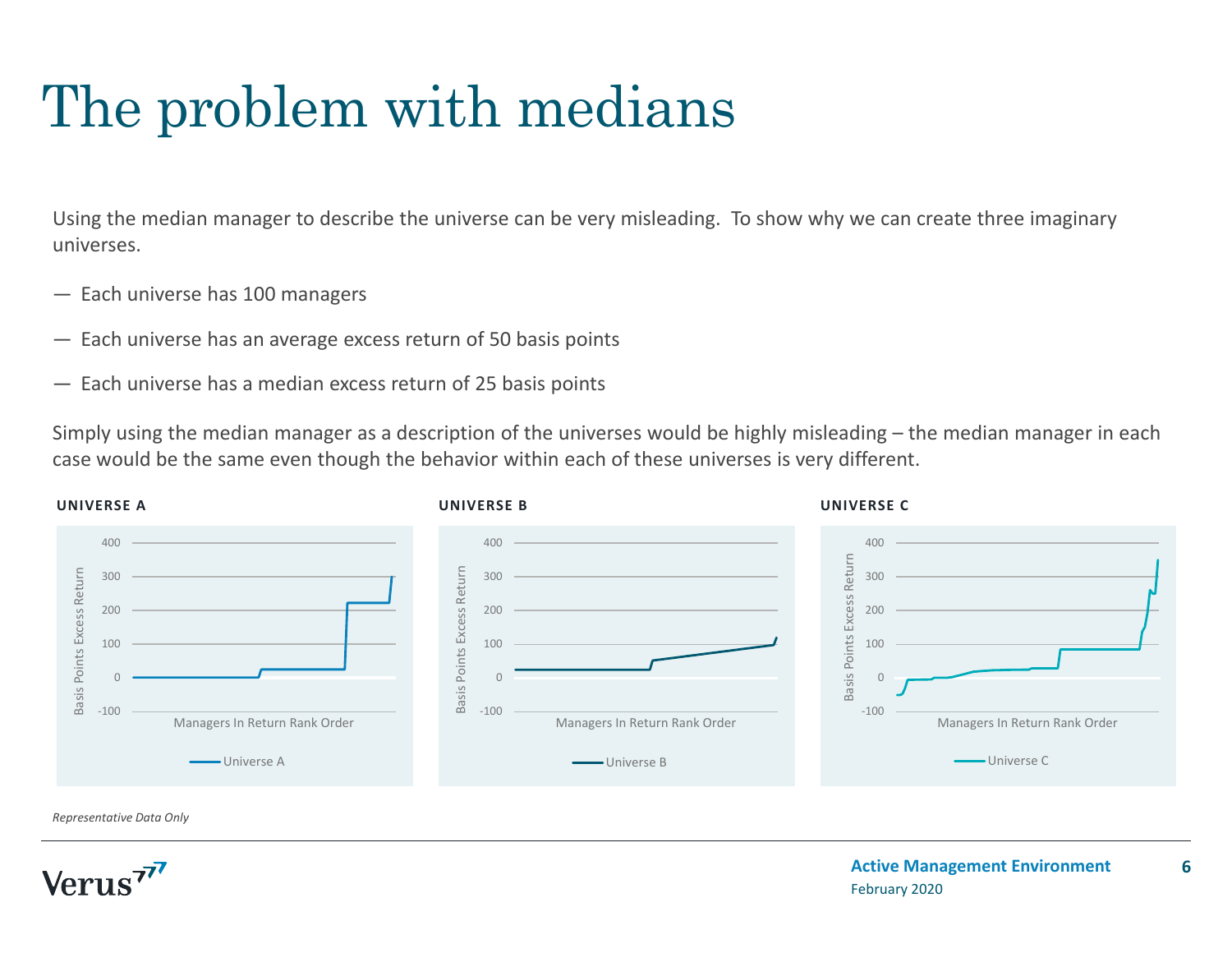# Also, investors have different needs

The standard approach effectively assumes all investors behave in the same way towards risk and return. This assumption is flawed.

In reality, investors have different…

- —Levels of funding
- $\overline{\phantom{0}}$ Propensity of sponsor to add funds where needed
- $\overline{\phantom{0}}$ Areas of legal authority
- $\overline{\phantom{0}}$ Investment histories
- —Board member experience
- —Theoretical and practical opinions about investment management

These wide range of differences will by definition mean that investors should approach active management analysis in different ways.

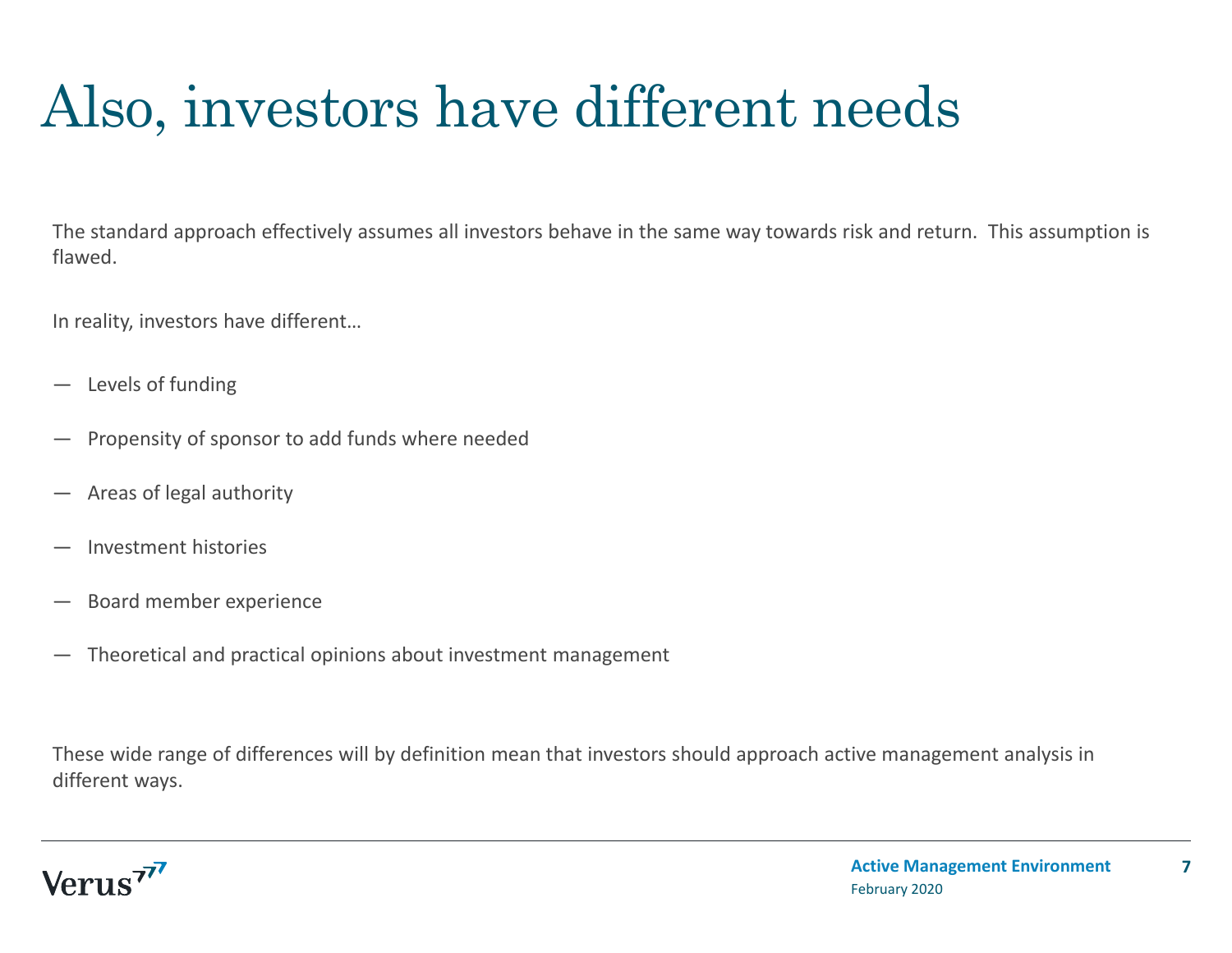# Alternative approach to managers

The alternative approach to thinking about managers:

- Use the risk and return characteristics of all of the managers in the universe to calculate properties of the universe as a whole
- $-$  Plot the output of this analysis to demonstrate the behavior of the universe over time visually

Our goal is, where possible, to move away from using the median manager to describe active management behavior.

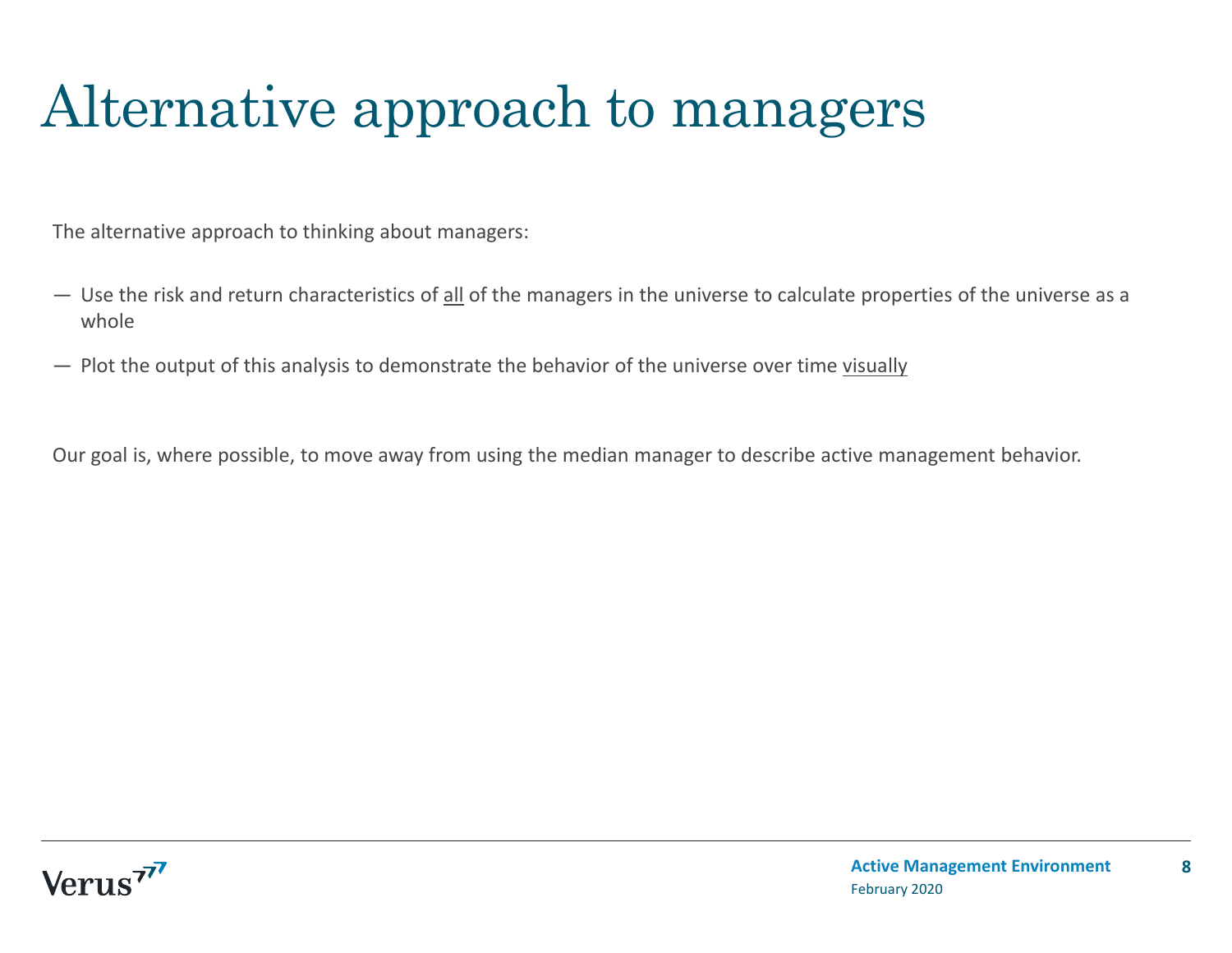#### The active management environment

Our work on the active management environment addresses some of the shortfalls of traditional active management analysis. These new insights allow for us to better understand the range of impacts that active management can have on portfolio outcomes.

- Even without skilled manager selection there are many cases where active management can help investors achieve better portfolio outcomes in risk and return terms.
- Those better portfolio outcomes may come from additional return or lower risk. Not all investors have the same definition of better outcomes, and the trade‐offs facing them vary by universe.
- Adding skilled manager selection to the process can add additional value in portfolio construction.
- Fees remain an important part of the active management conversation. Fees and survivor bias should be taken into account when analyzing active management universes.

Using the median manager to decide whether active management is appropriate can be misleading. This new tool can help investors make more informed decisions.

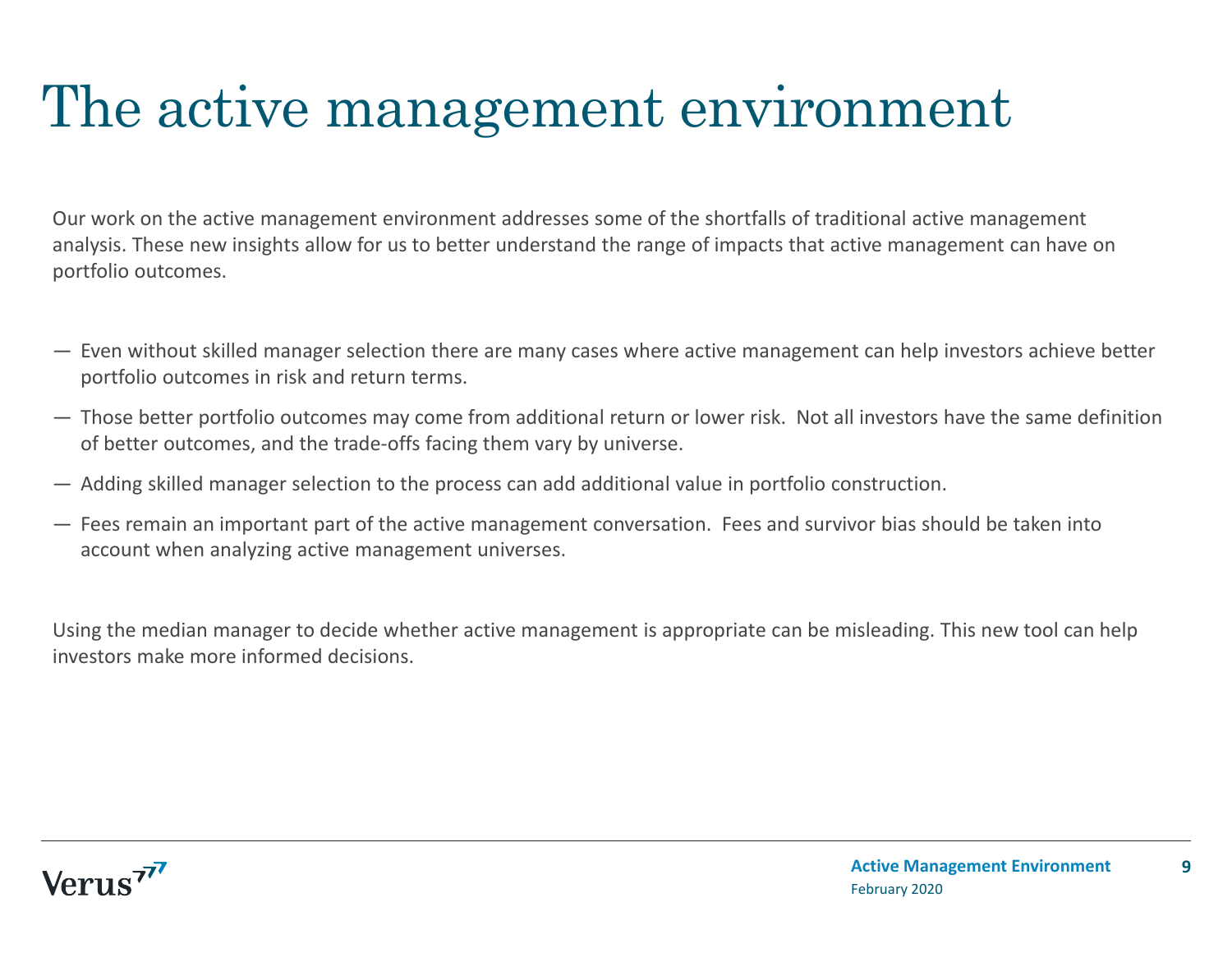### How to read a universe chart



benchmark over the period concerned.

The relative positioning of the benchmark compared to the universe area tells us about the possible benefits of active management.

The shape of the probability density function will not be oval in most cases. The size and shape of the area calculated contains important information about the behavior of active managers and the outcomes achieved.

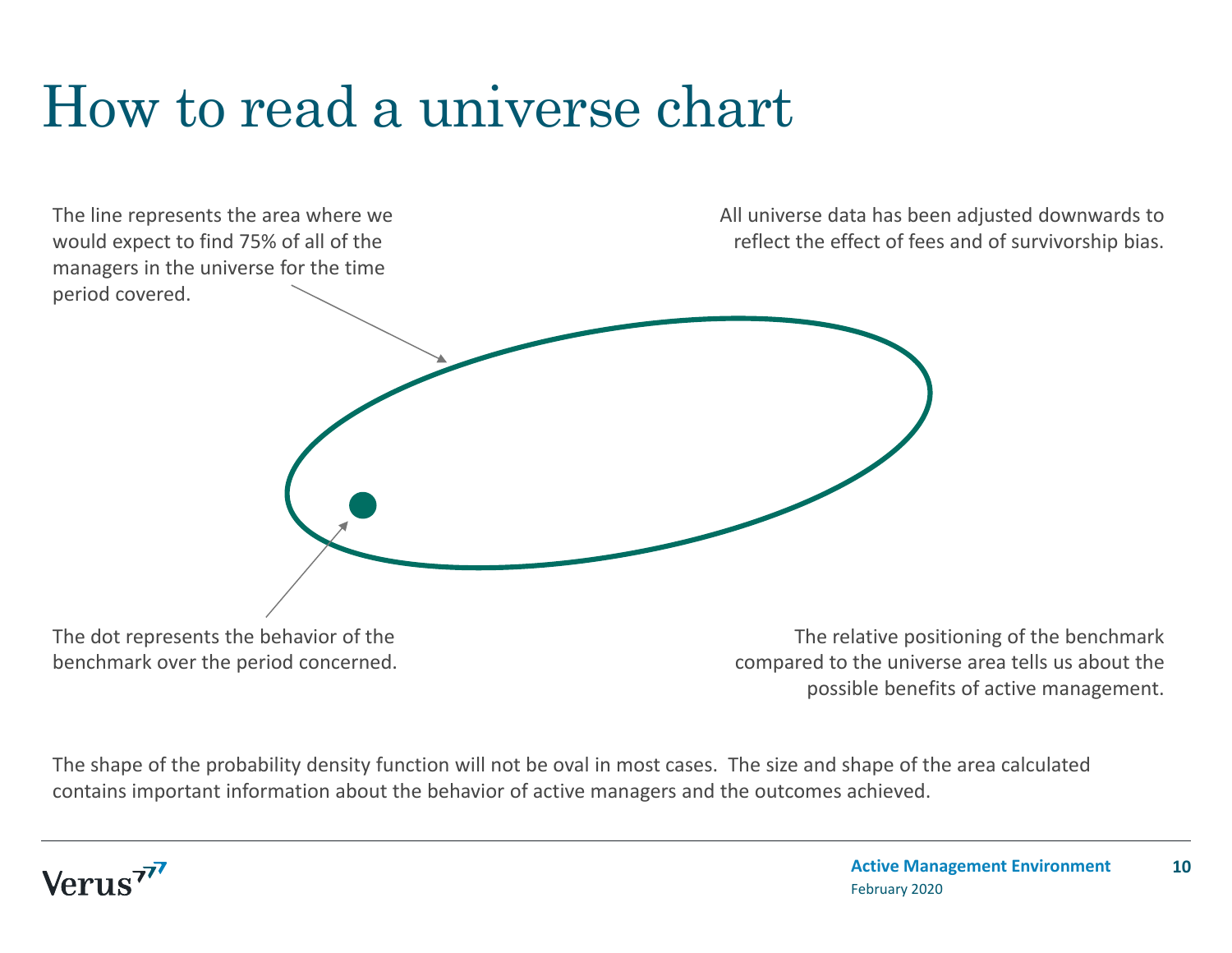# Some possible scenarios

Active managers were able to add volatility, but rarely were able to generate compensation for that volatility.



Active managers who reduced volatility had to give up significant return to do so.

Active managers had opportunities to add return, both at similar levels of volatility to the benchmark and incrementally at higher volatility levels.



opportunities available to reduce volatility relative to the benchmark. Active managers were rarely able to produce much more return than the benchmark in absolute terms.



Volatility reduction by active managers resulted in little or no return reduction.

Active managers had significant ability to add return relative to the benchmark at similar and lower levels of volatility.



Most of the active manager universe chose to reduce volatility relative to the benchmark.

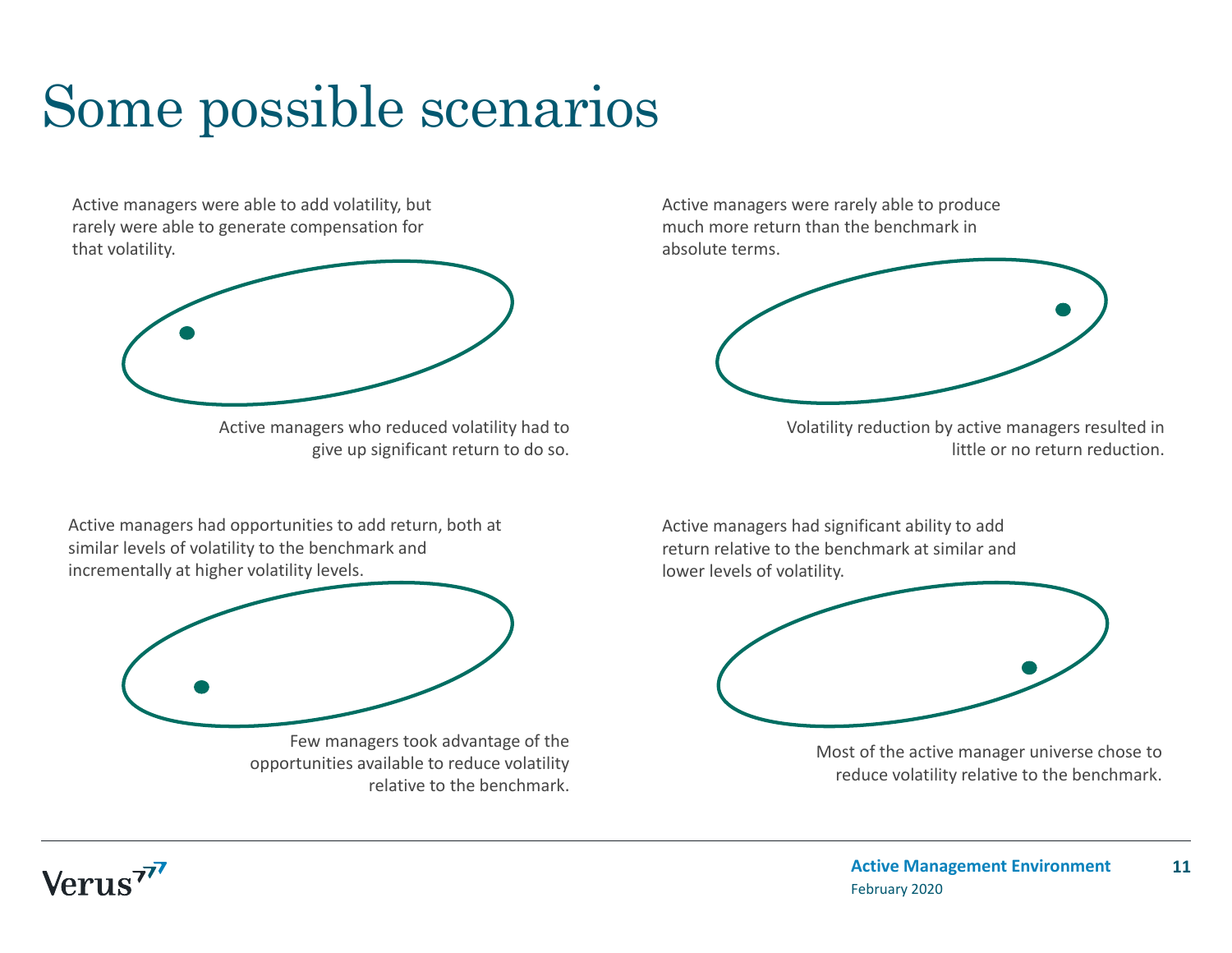# Tracking universes through time

Tracking the behavior of a single universe through time can provide insight into the way that active management has changed in that space over those time periods.

> Ring contains 3vr: N=993 75% of products 25 5yr: N=924 7yr: N=866 Ring contains 35% of products 20 10 $vr: N = 772$ Dot represents 15 benchmarkReturn (%) 10  $\overline{0}$  $-5$  $-10$  $-15$ 25 5 10 15 20 30  $\Omega$ Standard Deviation (%)

The number of products included in the analysis provides insight into the robustness of the analysis.

The relative position of the benchmark relative to the universe may also change through time, representing dynamic structure changes through time.

The movement of the universe, the change in shape and of size all provide information about product behavior.

Throughout this report each asset class universe chart is placed at the same position on the page, at the same size and with the scales of the axes identical. This allows for easy comparison between universes.

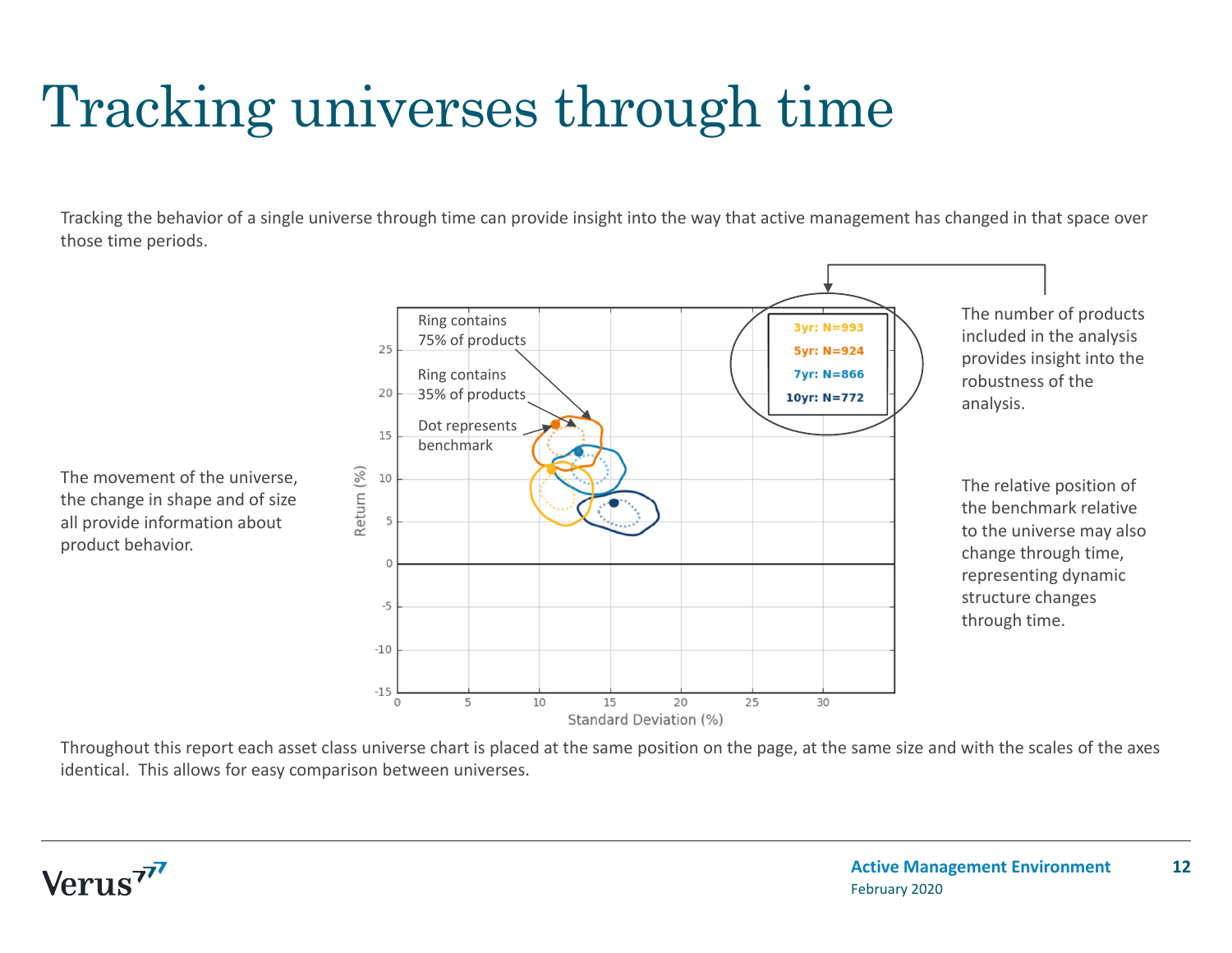#### Understanding universe charts

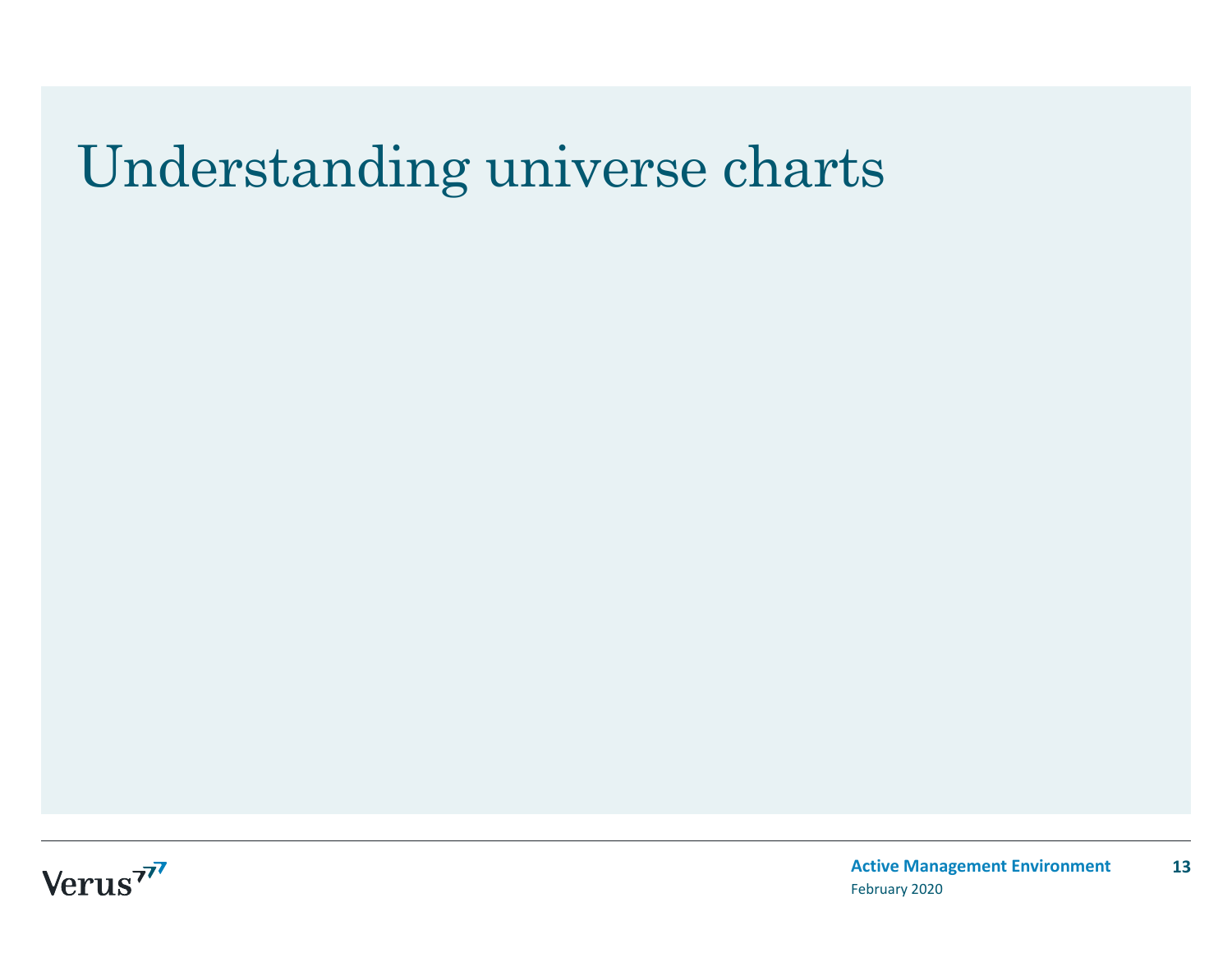# Possible investor behaviors

Investors with high risk tolerance and a need for high return might consider significant volatility increase.



Other investors would be more likely to be best served by passive approaches.

Investors with high risk tolerance might consider active products with markedly higher risk investment styles.



Investors who would normally invest passively might think about active products with volatility levels similar to the benchmark.

Investors prepared to run some downside risk might consider active products offering modest risk reduction although passive management a good alternative.



Other investors might well choose passive approaches to this universe.

Investors with at or above market levels of risk tolerance might select active products with those strategies in the expectation of higher return.



Other investors might hire active lower volatility products. Passive management is unlikely to be appropriate.

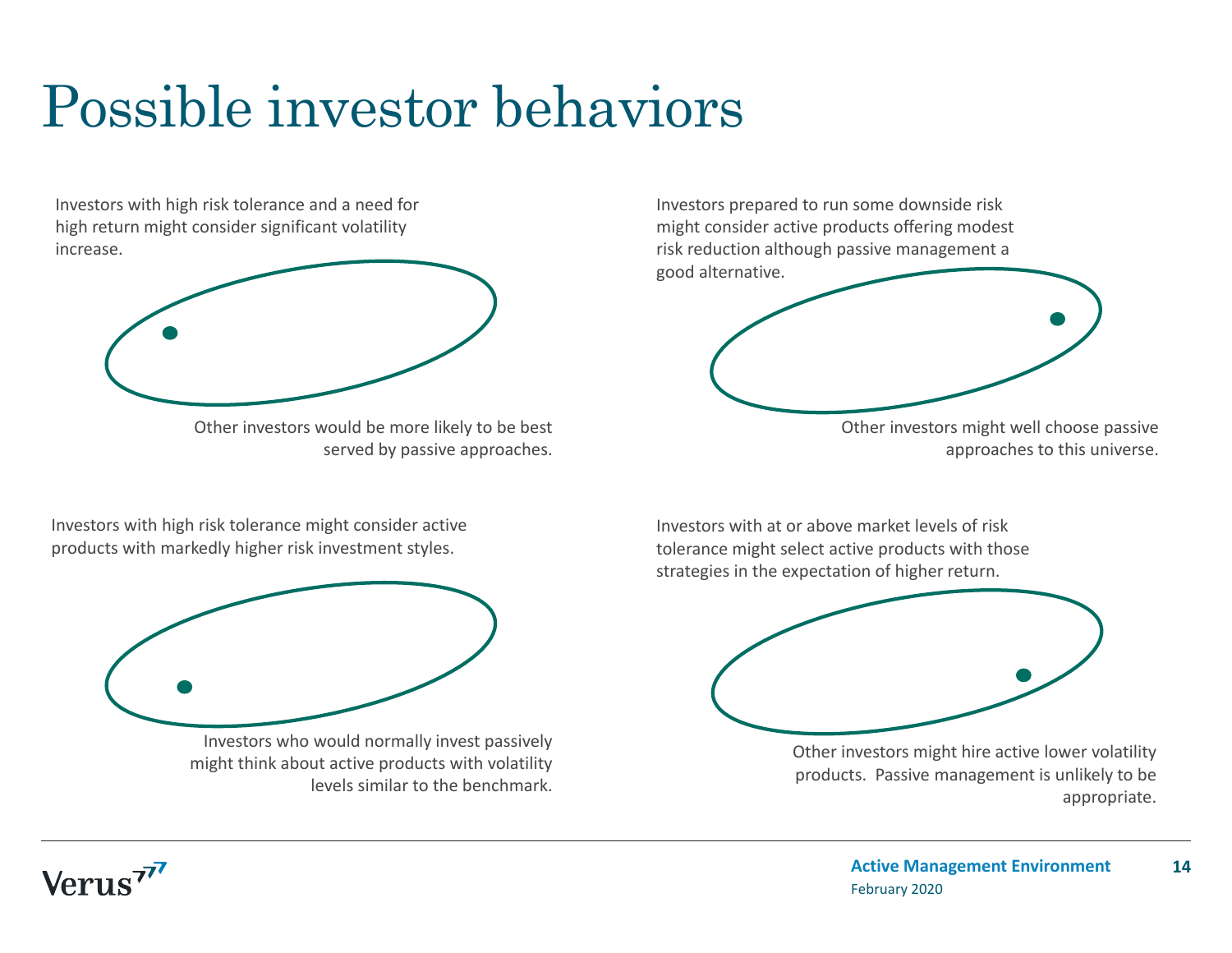### Methodological note

As a means of describing the distribution of products in risk‐return space, we estimate joint probability distribution functions (PDF) using product reported performance. The joint PDF is a mathematical description of the probability of observing a given outcome within some region of risk‐ return space, such that the integral of the function over all possible outcomes is one.

To estimate the PDF, we assume the reported product performance numbers represent an independent, random sampling of outcomes from the opportunity set within the asset class considered. While this is not perfectly true, as commonalities in strategy and imitation will lead to clustering, it is a reasonable approximation. We apply multivariate kernel density estimation, which effectively smooths the point‐wise sampling of outcomes. We choose the Gaussian kernel density estimator implemented in Python within the SciPy library1, where the bandwidth (a parameter governing the smoothing) is estimated by Scott's Rule2. This approach is non-parametric and makes no specific assumption about the underlying probability distribution (as opposed to fitting e.g. a multivariate normal distribution).

Probability contours are defined as curves enclosing the designated percentage of most likely outcomes (e.g. the 75% probability contour encloses the outcomes most likely to be observed 75% of the time). We determine these using Monte Carlo integration by resampling the kernel density estimate and iteratively converging the result using the Newton-Rhapson method.

*1) http://www.scipy.org/*

*2) D.W. Scott, "Multivariate Density Estimation: Theory, Practice, and Visualization", John Wiley & Sons, New York, Chicester, 1992.*